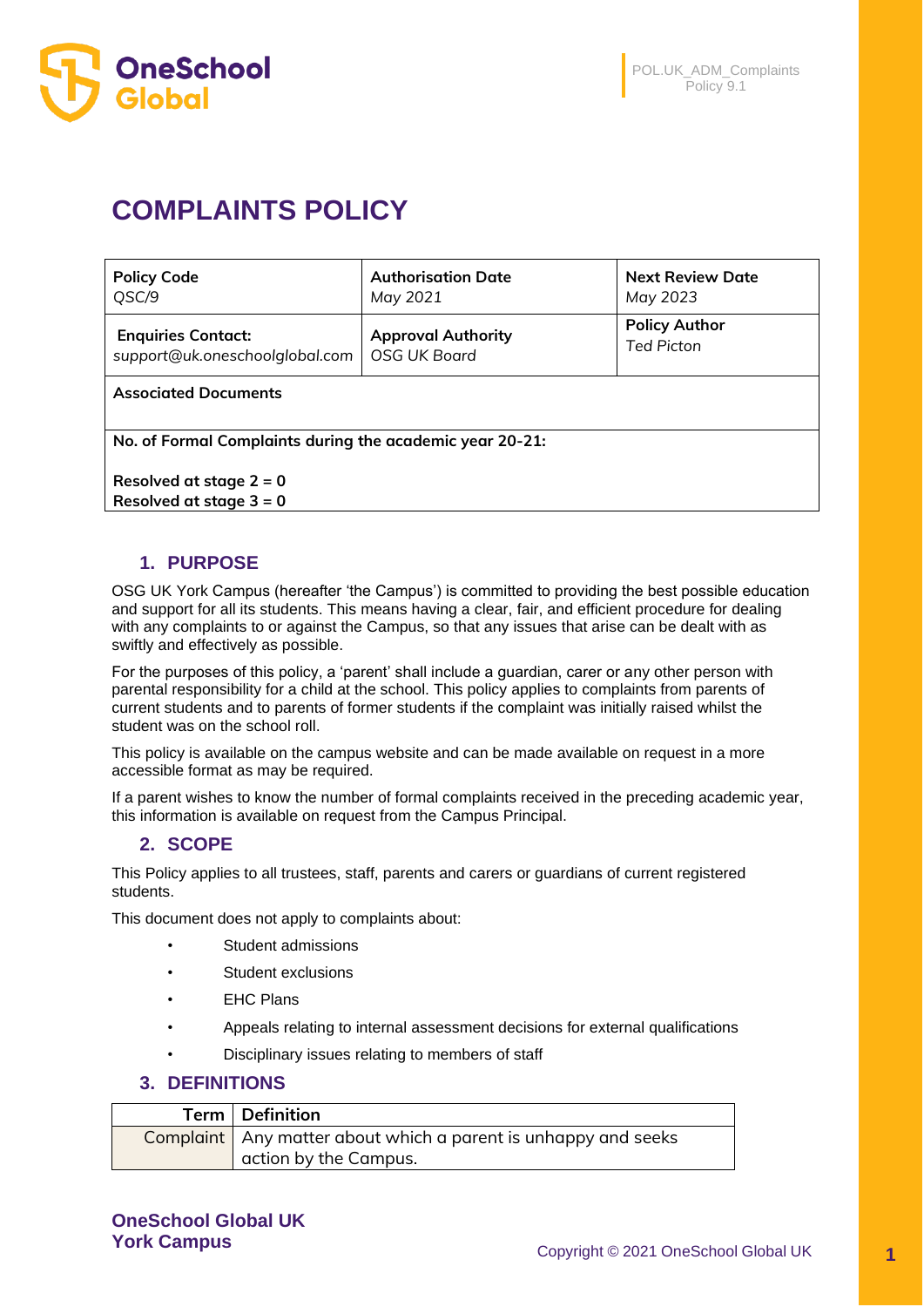OL.UK ADM Complaints Policy 9.1



| Concern   The Policy does not distinguish between a concern and a     |  |  |
|-----------------------------------------------------------------------|--|--|
| complaint.                                                            |  |  |
| School Day   Monday - Friday during term time (the dates of which are |  |  |
| available on the campus website)                                      |  |  |
| <b>RTL</b>   Regional Team Leader – The member of the National        |  |  |
| Leadership with oversight of the governance at a campus.              |  |  |

## **4. POLICY STATEMENT**

#### **4.1. INTRODUCTION**

- 4.1.1.The Campus is committed to maintaining positive relationships with parents and carers and it is important to us that our schools establish and maintain strong home/school partnerships to ensure the best outcomes for the students.
- 4.1.2.However, we recognise that sometimes parents/carers may need to raise issues with us or wish to complain about the way a concern has been handled and we want to ensure that we try to resolve any issues as quickly and sympathetically as possible. We also want to reassure parents and carers that we do take any concerns or complaints very seriously.
- 4.1.3.The complaints procedure is a three-stage process:
	- Informal
	- Formal
	- Panel Hearing
- 4.1.4.Complaints received during holiday periods will be dealt with as soon as is practicable but are likely to take longer to resolve due to the unavailability of relevant staff. Under such circumstances the complainant will be notified of any extension to the time scales and the reason(s) why an extension is necessary when the complaint is acknowledged.
- 4.1.5.During a time of pandemic or similar, the Campus reserves the right for greater flexibility in response times due to potential staff unavailability.

## **5. PROCEDURES**

#### **5.1. INFORMAL STAGE**

- 5.1.1.It is hoped that most complaints and concerns can be resolved quickly and informally. A parent with cause for concern or complaint should feel free to talk directly to a member of staff, to telephone, or write with the details of the issue that concerns them. In the first instance, it is usually best to address a concern to the class teacher or Form Tutor, as they are often best placed to resolve the matter quickly.
- 5.1.2.The parent may also refer the matter directly to the Campus Principal to deal with their concern. The Campus Principal will aim to resolve all issues with open dialogue and mutual understanding.
- 5.1.3.The Campus will acknowledge a written notification of a concern by telephone, email or by letter within two school days of receipt.
- 5.1.4.Depending on the nature of the complaint, the appropriate member of staff may arrange to speak with the complainant or invite them to a meeting within five school days of acknowledgement. This meeting may prompt further investigation or wider consultation but, in any event, this stage of the complaints process should be completed within 10 school days of the complaint being acknowledged.
- 5.1.5.Should the matter not be resolved within 10 school days of acknowledgement or in the event that the parent and member of staff fail to reach a satisfactory resolution, then the parent will be advised to proceed with the complaint in accordance with Stage 2 of this procedure.
- 5.1.6.Any agreed points of action resulting from informal discussions or meetings will be confirmed in writing to the parent.
- 5.1.7.The Campus will retain a record of low level concerns and complaints to review any emerging trends.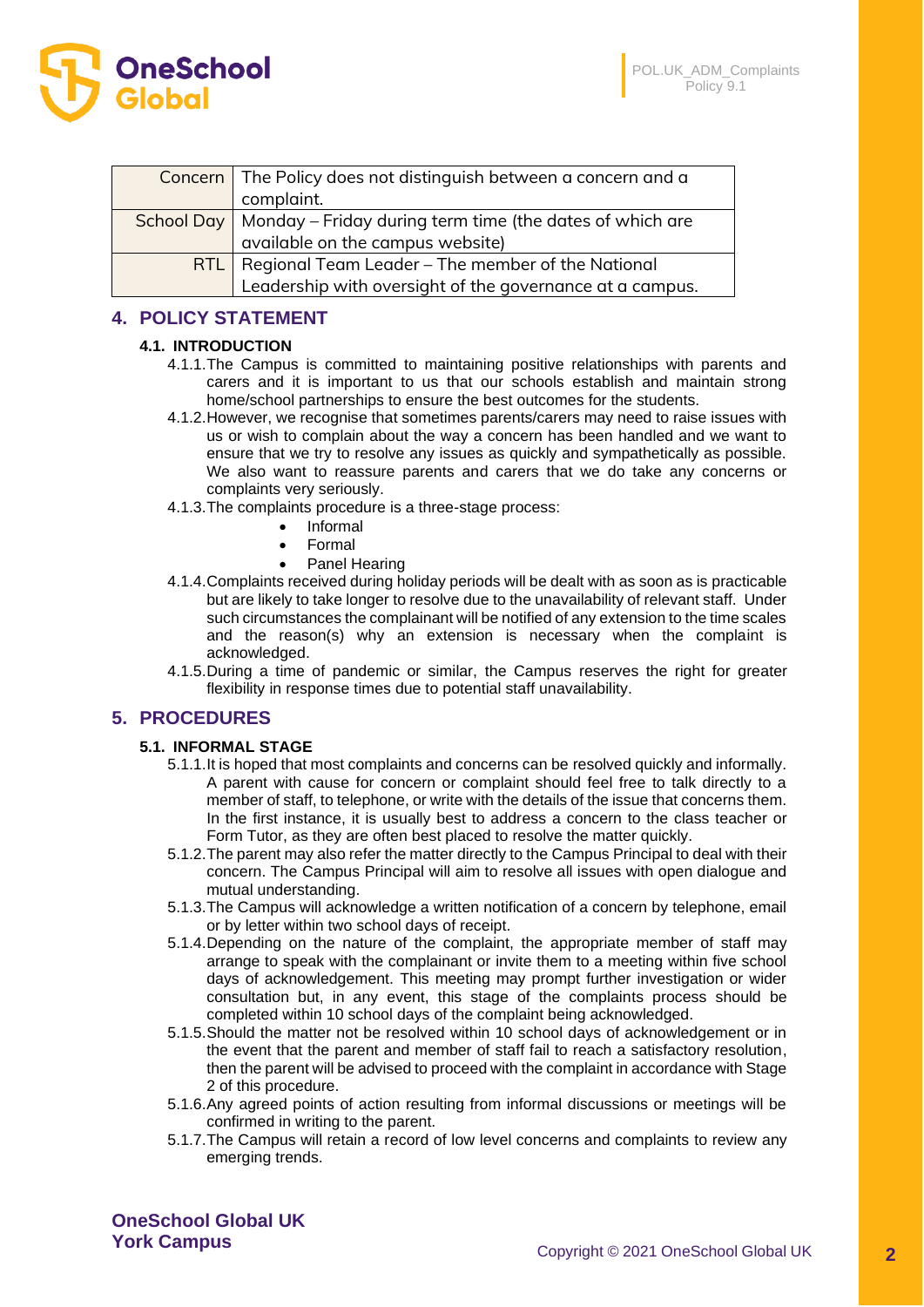

#### **5.2. FORMAL STAGE**

5.2.1.At the formal stage, a complaint must be made in writing to the Campus Principal. If the complaint is about the Campus Principal, the complaint should go to the RTL

| ٠<br>The Campus Principal is: Sara Bentley<br>sara.bentley@uk.oneschoolglobal.com | Email: |
|-----------------------------------------------------------------------------------|--------|
| The Regional Team Leader is: Jes Lant<br>jes.lant@uk.oneschoolglobal.com          | Email: |

- 5.2.2.The Campus Principal / RTL will acknowledge the complaint in writing within two school days.
- 5.2.3.In most cases, the Campus Principal / RTL will meet or speak to the parent concerned to discuss the matter. If possible, a resolution will be reached at this stage. It may be necessary, however, for an investigation to be conducted. Once the Campus Principal / RTL is satisfied that, so far as is practicable, all of the relevant facts have been established, a decision will be made and the parent will be informed of this decision along with the reasons in writing, no later than 15 school days after the formal complaint was acknowledged.
- 5.2.4.Written records of all meetings and interviews held in relation to the complaint will be kept. The complainant will be informed if due to exceptional circumstances any additional time is necessary to complete the investigation.
- 5.2.5.If the parent is still not satisfied with the decision, they should proceed to Stage 3 of the complaints procedure.

#### **5.3. PANEL HEARING**

5.3.1.If the parent wishes to proceed to Stage 3 (following a failure to reach a resolution earlier in the complaints process) they should write to:

| Chair of the Trustees | Jerry Douglass                        |
|-----------------------|---------------------------------------|
| Email Address:        | Jerry.Douglass@uk.oneschoolglobal.com |

- 5.3.2.The Chair is responsible for making the arrangements for a Panel Hearing. In the written request for a Panel Hearing, the parent should state the grounds of the complaint and the outcome desired. It is also beneficial for the parents to send a list of all the documents that they believe to be in the campus' possession that they consider relevant in the matter and that they wish the Panel to see. Copies of all such documents shall be supplied to all parties not later than five school days before the hearing.
- 5.3.3.The Chair will acknowledge receipt of the complaint within five school days and will schedule a meeting of the Panel within 10 school days thereafter. The Panel appointed by the Chair will consist of at least three people not directly involved in matters detailed in the complaint, one of whom shall be independent of the governance, management and running of OSG UK or the campus. The complainant may be accompanied by a friend or relative, but legal representation is not usually appropriate.
- 5.3.4.The Panel will determine the procedure to be followed to ensure that it is best placed to deal with the issues arising from the complaint.
- 5.3.5.The panel will give careful consideration to how the complainant can be made to feel most comfortable presenting to the panel, especially in the case of a young child having to present or explain information.
- 5.3.6.If possible, the Panel will resolve the parent's complaint immediately without the need for further investigation. Where further investigation is required, the Panel will decide how it should be carried out.
- 5.3.7.After due consideration of the matters discussed at the hearing, the Panel will reach a decision. The panel may:
	- dismiss all or part of the complaint

**OneSchool Global UK**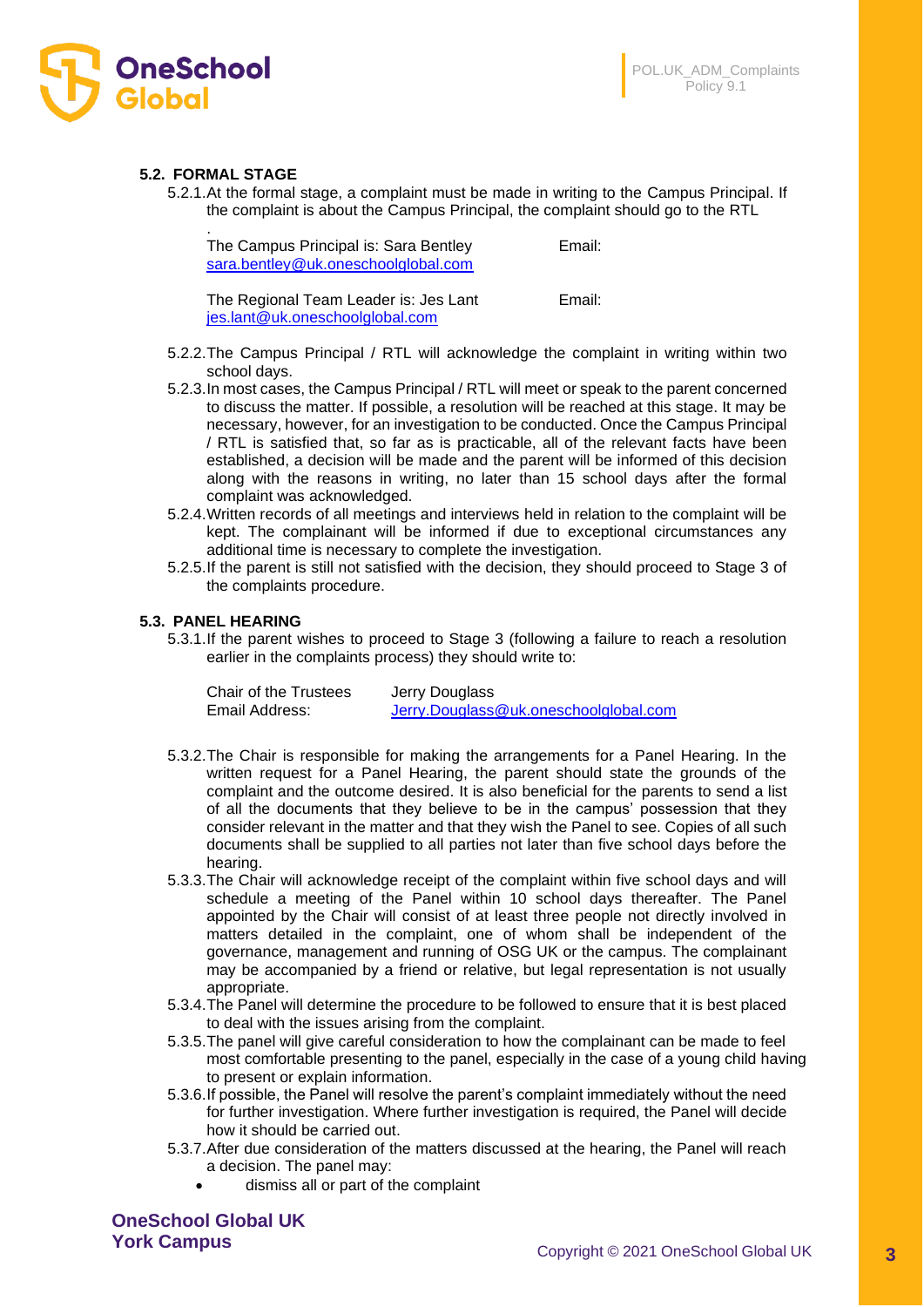

- uphold all or part of the complaint
- decide on the appropriate action to be taken to resolve the complaint
- evaluate all the evidence available and recommend changes to the school's systems or procedures as a preventative step against similar problems arising in the future.
- 5.3.8.The Panel's decision, findings and any recommendations shall be confirmed in writing to the parent and, where relevant, to the person complained about within five school days of the hearing. The decision of the Panel will be final. The Panel's decision, findings and any recommendations will be available for inspection on the school premises by the Campus Principal and the Lead CA/RTL.

#### **5.4. VEXATIOUS COMPLAINTS**

- 5.4.1.Whilst it is hoped that this document will reduce any dissatisfaction with the school, it is acknowledged that there may be rare occasions where a complainant continues to be dissatisfied with the school and the outcomes achieved under the complaints procedure.
- 5.4.2.Where a complainant attempts to re-open an issue which has already been dealt with under the complaints procedure, the Chair will contact them to inform them that the matter has already been dealt with and that either that stage of the policy has been exhausted or that the complaints procedure has been exhausted and the matter is considered closed. Where further correspondence is received on the same matter, this may be considered vexatious and the school will be under no obligation to respond to that correspondence.

#### **5.5. RECORD KEEPING AND CONFIDENTIALITY**

- 5.6. A written record will be kept by the Campus Principal of all formal complaints, including any action(s) taken by the school as a result of the complaint (regardless of whether it is upheld), and of whether they are resolved at Stage 2 or progressed to a panel hearing.
- 5.7. Parents can be assured that all concerns and complaints will be treated seriously. Correspondence, statements and records will be kept confidential except as required by the school by paragraph 33 (k) of Schedule 1 to the Education (Independent Schools Standards) Regulations 2014; namely, where the Secretary of State or a body conducting an inspection under section 108 or 109 of the Education and Skills Act 2008 requests access to them, or where any other legal obligations prevail. Records of individual complaints will be retained for a minimum of seven years.
- 5.8. Records concerning allegations of abuse must be preserved for the term of the Independent inquiry into Child Sexual Abuse and at least until the accused has reached normal pension age or for 10 years from the date of the allegation if it is longer.
- 5.9. Senior leaders and trustees will maintain oversight of these records in order to determine the appropriate implementation of this policy and to respond to any patterns of complaints which may be apparent.

#### **5.10. REVIEW AND MONITORING OF COMPLAINTS**

5.10.1. The Campus will review and evaluate all complaints no matter how far they are taken or what the outcome to ensure that similar problems are avoided in the future or to see if they could have been managed any more effectively. All records of any complaints will be kept confidential but may be inspected where appropriate by the Secretary of State or any inspection body.

#### **6. GUIDELINES**

• The (Education) Independent Schools Standards Regulations 2014

#### **7. ATTACHMENTS**

• No attachments

## **VERSION CONTROL**

**OneSchool Global UK**